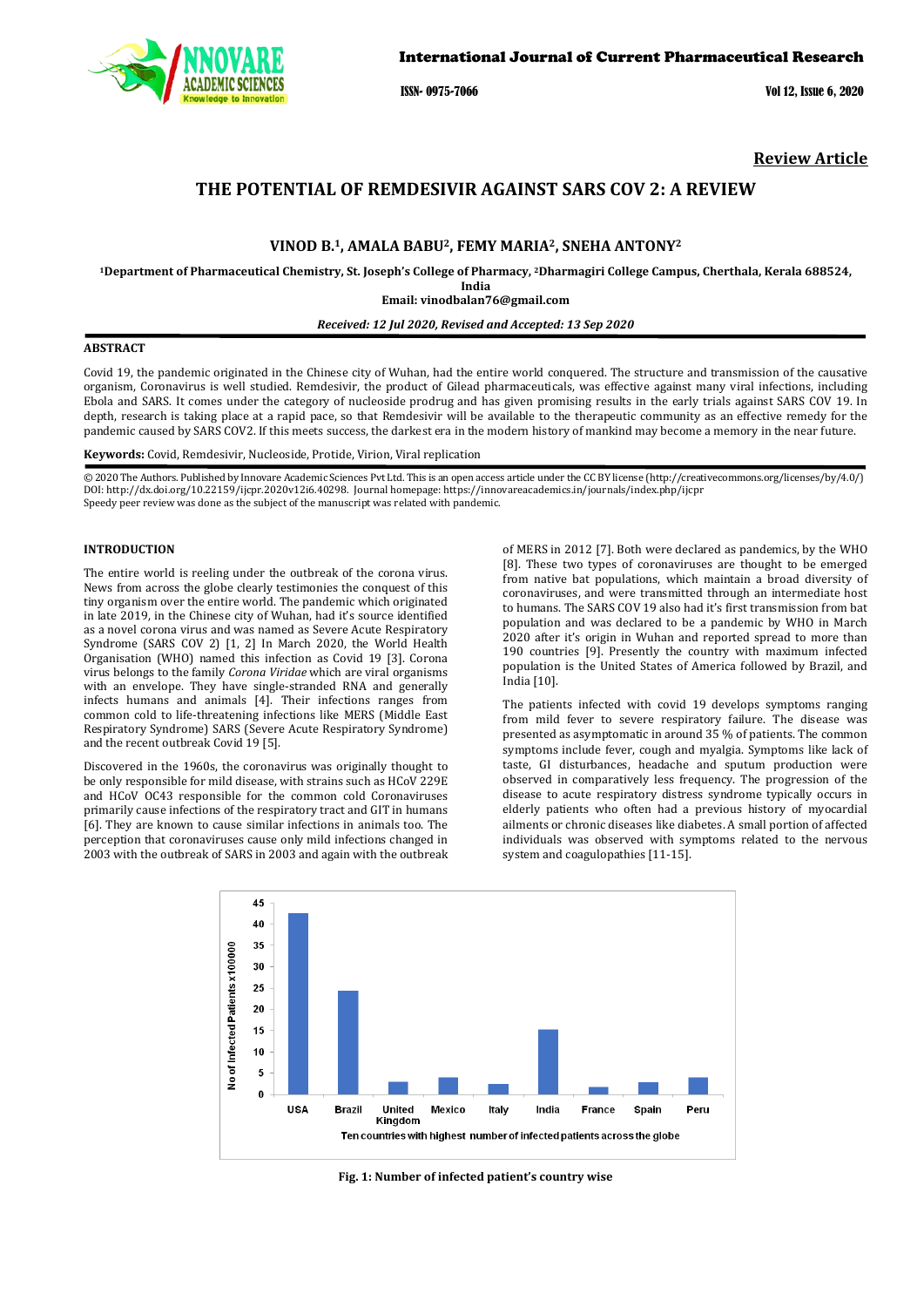#### **Virion strucutre of coronavirus**

The virion structure of SARS COV 19 is spherical, having a diameter of approximately 125 nm [16]. The club-shaped projections emanate from the virion surface provides the virus the appearance of a solar corona, which prompted the name coronavirus. The nucleocapsid is present inside the viral envelope. Five different proteins play an important role in their mechanism of action. The proteins are Spike protein S, membrane protein M, envelope protein E, nucleocapsid protein N and certain accessory proteins [17]. The S protein helps in binding the virus to the host cell receptor, and also mediates the viral and host cell membranes. The M protein is responsible for maintaining viral integrity [18]. The E protein was known to play a vital role in corona virus assembly. The N protein is responsible for maintaining the nucleo capsid into a helical assembly. The accessory proteins are responsible for viral replication and is also thought to be important for viral-host interactions [19, 20].





**Fig. 2: Virion strucutre of corona virus [21]**

# **Entry of sars cov 19 into host cell**

After the virus entry in to the host cell, the translocation of virus in to the host cell endosome takes place. The proteases present in the endosme cleave the S protein is mediating fusion of the membrane. The release of viral genome takes place and the viral protein expression follows. The replication of the viral genome occurs and this is mediated by the viral replication complex. The viral replication complex includes an RNA-dependent RNA polymerase, (RdRp), helicase, exonuclease N and accessory proteins [22, 23].

#### **Remdesivir discovery and introduction as antiviral agent**

Remdesivir, the antiviral drug that is thought to be the weapon against SARS COV was patented by Gilead following a collaborative research between Gilead pharmaceuticals, US military and the Centre for Disease Control and Prevention (CDC). The compound GS-5734 was one among the successful candidates, in the screening of more than 1000 compounds against RNA viruses like dengue virus, yellow fever virus, influenza virus, para influenza A and SARS. It produced excellent results when screened for *in vitro* antiviral activity against EBOV during the outbreak of ebola virus infection and has demonstrated its ability aginst a host of corona viruses including SARS, MERS various zoonotic viruses,as well as the circulating human corona viruses HCoV-OC43 and HCoV-229E, causative agents of common cold [24-26].

#### **Remdesivir: chemistry**

The molecular formula of remdesivir is C27H35N6O8P and its IUPAC name is 2-ethylbutyl (2*S*)-2-[[[(2*R*,3*S*,4*R*,5*R*)-5-(4-aminopyrrolo[2,1 f][1,2,4]triazin-7-yl)-5-cyano-3,4-dihydroxy-oxolan-2-yl]methoxyphenoxyphosphoryl]amino] propanoate [27]. Remdesivir is an analog of the nucleoside adenosine and designed as a prodrug [28]. Drug latentiation is necessitated by the poor cell permeability of the nucleosides. Generally, antiviral drugs that are nucleoside analogs are modified into their monophosphate, ester or phophoramidate forms. These modifications increase the cellular permeability and once it crosses the cell membrane to be inside the cell, it is biotransformed to the nucleoside or nucleoside monophosphate form [29].

The unique structural feature in remdesivir is the cyano group at the 1' position of ribose, and is expected to prevent the molecule from binding to the host mitochondrial RNA. The comparative stability of

the cyano group during cellular activation can be attributed to the strong nucleophilic C-C bond. The phosphoramido group provides enhanced lipophilicity to the molecule. The phenoxy group attached to phosphorus aids in improved lipophilicity and consequent cell permeability [30, 31].



**Fig. 3: Chemical structure of remdesivir**

#### **Mechanism ofaction of remdesivir**

The mode of action of remdesivir is delayed chain termination of viral RNA synthesis [32]. This termination is not spontaneous, but occurs after the addition of 3-5 nucleotide bases to the viral RNA chain. The active metabolite of remdesivir, the triphosphorylated form is structurally similar to adenosine tri phosphate (ATP). This tri phosphorylated form inhibits the activity of viral RNA dependent RNA polymerase (RdRp) in the infected cells. Remdesivir triphophate with the 3' hydroxyl group can form the phospho diester bond for chain elongation, but the chain elongation is terminated after the addition of 3-5 nucleotide bases to the viral RNA [33]. The under lying molecular mechanism for the chain termination is the steric influence of 1' cyano group present in remdesivir. The cyano group makes steric interaction with the serine residue S861 [34]. An additional mechanism of action is the inhibition of viral exonucleases responsible for the proofreading of nucleoside anti metabolites by the newly synthesized RNA [35, 36]. This sequence of metabolic conversations is represented in fig.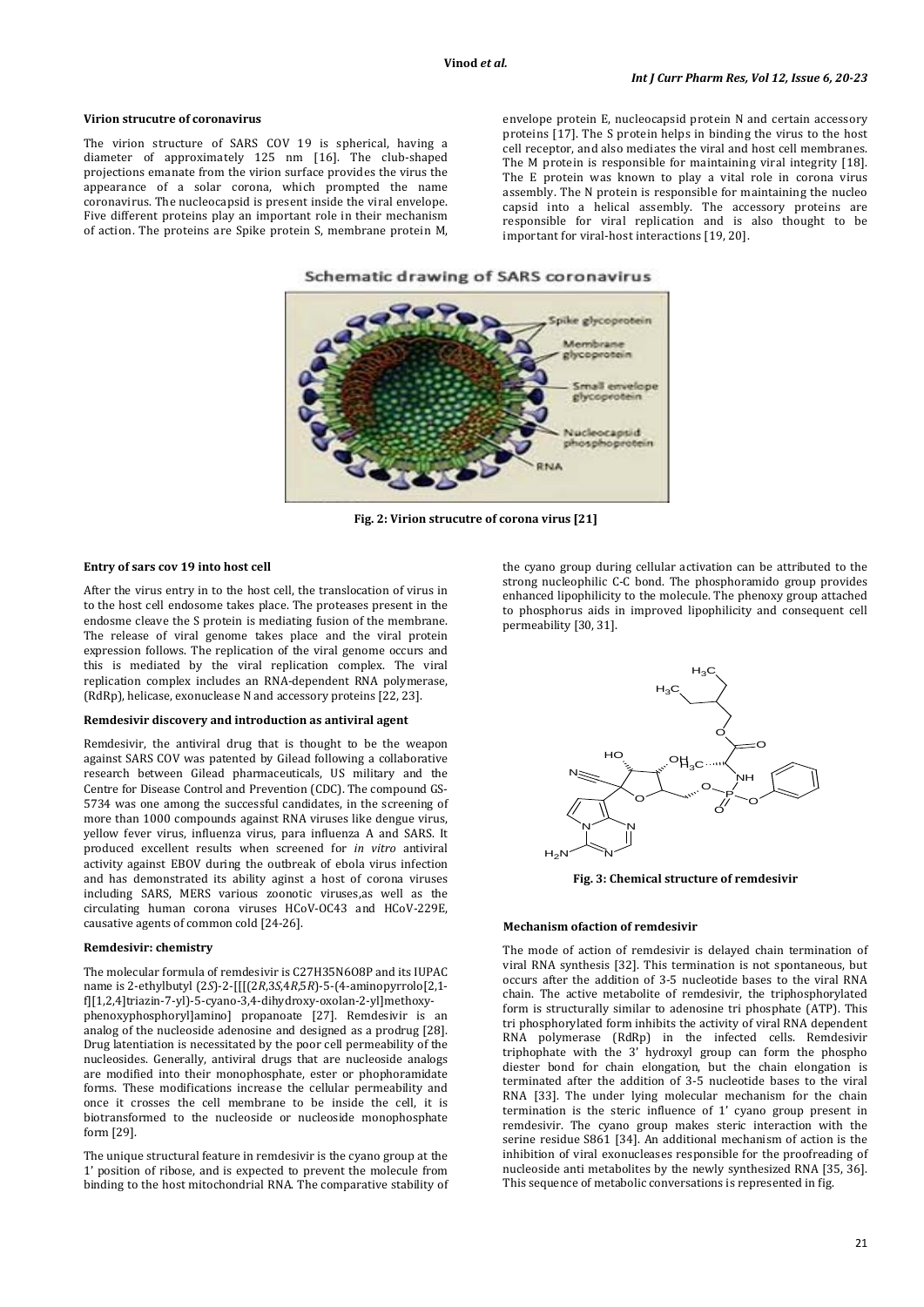

**Fig. 4: Metabolic conversion of remdesivir to remdesivir triphosphate**

Remdesivir is designed to be the prodrug of nucleotide monophosphate. Such prodrugs are termed protides [37]. The nucleotide monophosphate is linked to a phosphoramidite ester with a phenyl group. This modification renders the monophosphates highly lipophilic. Remdesivir penetrates into the intra cellular compartment and by the action of the enzyme esterase, undergo molecular cleavage to form the carboxylate [38]. The carboxylate undergoes cyclization, then it loses the phenyl group and gets transformed into an alanine metabolite. The enzyme phosphoramidase cleaves the phosphorus-nitrogen bond to leave the carboxyl amino group so as to regenerate the monophosphate. It then undergoes diphosphorylation to become the triphosphate. The triphosphate form binds to RdRp to terminate chain elongation [39].

# **Pharmacokinetics of remdesivir**

Remdesivir is widely distributed across the tissues like bladder, liver, kidney, prostrate gland, salivary gland and pancreas. It is distributed aas well in the seminal vesicles, epidymis and testes. The unbound fraction is about 12.1%. Remdesivir poorly crosses the blood-brain barrier. The major route of elimination is renal (63%), whereas biliary excretion accounts for 27% [40-43].

# **CONCLUSION**

The pandemic covid 19 has created irrecoverable damage to global health and economy. Governments, scientists, drug research groups and pharmaceutical organizations across the globe are taking great

efforts for the discovery of an effective agent to eradicate covid 19. Simultaneously the efforts to redirect the existing the therapeutic agents for the treatment of covid 19 is also under progress. Remdesivir, the nucleoside analogue has been introduced in to clinical practice successfully for the treatment of viral infections. The *in vitro* and *in vivo* screening of remdesivir has yielded promising results. The results of the ongoing clinical trials are expected to be published shortly and if the data pertaining to the clinical trials are promising, it can be concluded that the darkest era in the modern history of the human race may come to an end.

#### **ACKNOWLEDGEMENT**

The author acknowledges the support of the management, St. Joseph's College of Pharmacy, Cherthala, Kerala, India for the support.

# **FUNDING**

Nil

# **AUTHORS CONTRIBUTIONS**

All the authors have contributed equally.

# **CONFLICT OF INTERESTS**

Declared none

# **REFERENCES**

- 1. Zhu H, Wei L, Niu P, The novel coronavirus outbreak in Wuhan, China. Glob Health Res Policy 2020;5:6.
- 2. Lai CC, Shih TP, Ko WC, Tang HJ, Hsueh PR. Severe acute respiratory syndrome coronavirus 2 (SARS-CoV-2) and coronavirus disease-2019 (COVID-19): the epidemic and the challenges. Int J Antimicrobial Agents 2020;55:105924.
- 3. WHO. Coronavirus disease (COVID-19) Situtation report; 2019.
- Perlman S, Netland J. Coronaviruses post-SARS: update on<br>replication and pathogenesis Natural Revelutions pathogenesis. Natural Microbiol 2009;7 :439-50.
- 5. Pal M, Berhanu G, Desalegn C, Kandi V. Severe acute respiratory syndrome coronavirus-2 (SARS-CoV-2). Int J Antimicrob Agents 2020;55:105924.
- 6. Gao QY, Chen YX, Fang JY. Novel coronavirus infection and gastrointestinal tract. J Digestive Diseases 2019;21:125-6.
- 7. Yang Y, Peng F, Wang R*.* The deadly coronaviruses: the 2003 SARS pandemic and the 2020 novel coronavirus epidemic in China. J Autoimmunity 2020;109:102434.
- 8. Yi Y, Lagniton PNP, Ye S, Li E, Xu RH. COVID-19 what has been learned and to be learned about the novel coronavirus disease. Int J Biol Sci 2020;16:1753-66.<br>World Health Organization.
- 9. World Health Organization. Available from: https://apps.who.int/iris/handle/10665/330987 [Last accessed on 30 Mar 2020]
- 10. World Health Organization. Covid 19, coronavirus epidemic has a natural origin. Science. Available from: https:// apps.who.int/iris/handle/10665/330987 [Last accessed on 30 Mar 2020].
- 11. Guan W, Ni Z, Hu Y*.* Clinical characteristics of coronavirus disease 2019 in China. New England J Med 2020;382:1708-20.
- Lima KM, Oliveira CM. Information about the new coronavirus disease (COVID-19). Radiologia Brasileira 2020;53:V-VI.
- 13. Guzik TJ, Mohiddin SA, Dimarco A, Patel V, Savvatis K, Marelli Berg FM. *et al*. COVID-19 and the cardiovascular system: implications for risk assessment, diagnosis, and treatment options. Cardiovascular Res 2020;116:1666–87.
- 14. Aihua J, Benyong Y, Wei H, Dandan F, Bin Xiu, Lianchun L, *et al*. Clinical characteristics of patients diagnosed with COVID-19 in Beijing. Biosafety Health 2020;2:104-11.
- 15. Hofmann H, Pohlman S. Cellular entry of SARS coronavirus. Trends Microbiol 2004;12:466-72.
- 16. Fehr AR, Perlman S. Coronaviruses: an overview of their replication and pathogenesis. Methods Mol Biol 2015;1282:1-23.
- 17. Malik YA. Properties of coronavirus and SARS COV-2. Malaysian J Pathol 2020;42:3–11.
- 18. Ortega JT, Serrano ML, Pujol FH, Rangel HR. Role of changes in SARS-CoV-2 spike protein in the interaction with the human ACE2 receptor: an *in silico* analysis. Excli J 2020;19:410-7.